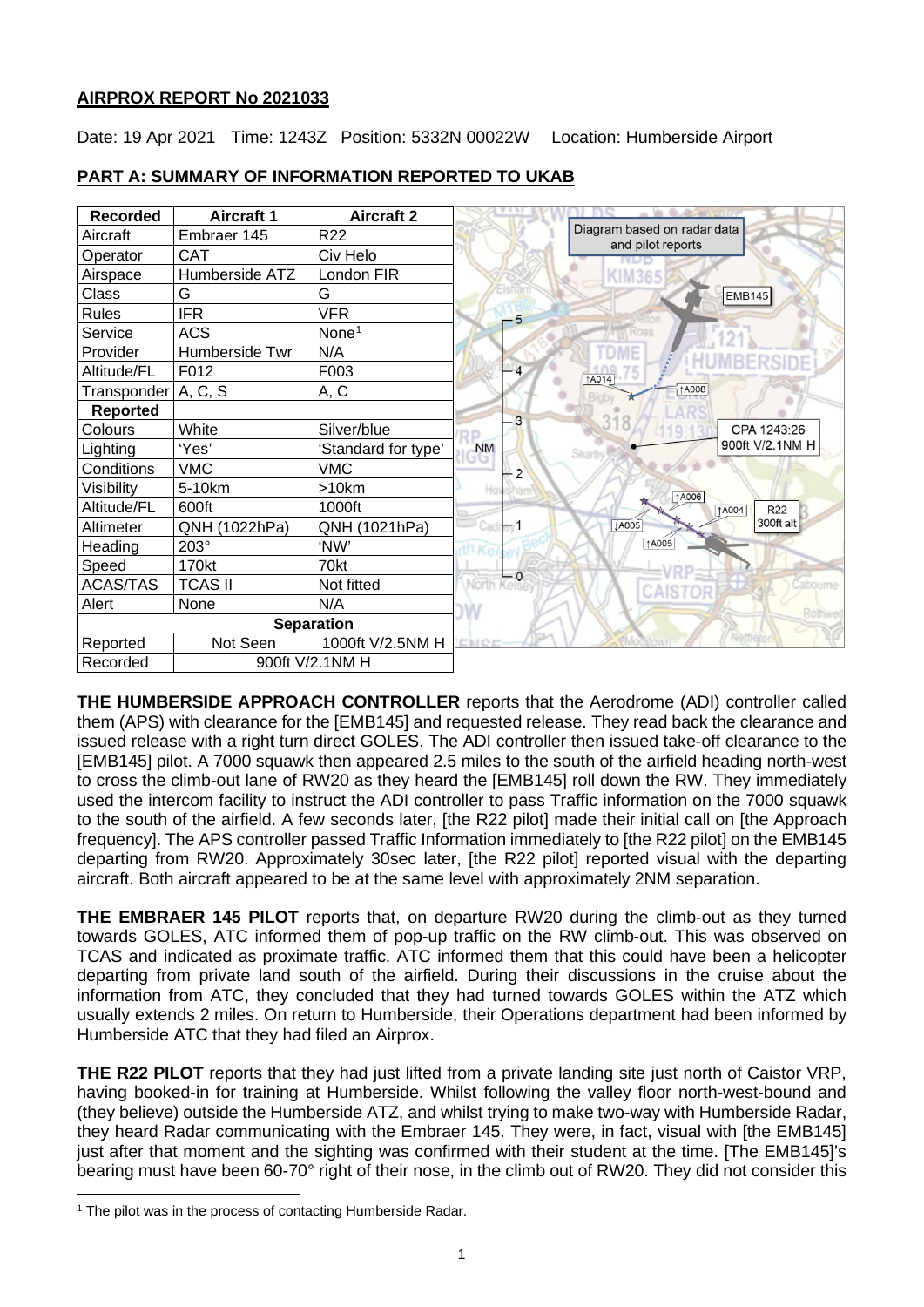to be a risk, but they appreciate that they had not, at that point, become two-way with Radar, despite having been made aware of the other aircraft's position through listening-out prior to transmitting.

The pilot assessed the risk of collision as 'Low'.

#### **Factual Background**

The weather at Humberside was recorded as follows:

METAR EGNJ 191250Z 07004KT 010V140 8000 FEW036 15/08 Q1021=

#### **Analysis and Investigation**

#### **Humberside ATC**

[The EMB145] was departing IFR RW20 with a right turn-out for GOLES, climbing to FL110 and was released by the APS controller and cleared for take-off by the ADI. As [the E145] departed, the APS controller sighted a pop-up 7000 squawk 3 miles south of the airfield slowly heading NW to cross the climb-out lane from RW20. Traffic Information was passed as soon as practicable to both pilots by the respective ATCOs and the R22 pilot reported visual with the departing EMB145 shortly after.

[The R22 pilot] had booked in over the telephone earlier, to arrive at the airport after a local sortie, ETA 1300Z to carry out a hover detail with some visual circuits.

At **1241** [the Aerodrome controller] (ADI) called the Approach controller (APS) with the airways joining clearance for [the EMB145], and passed GOLES climbing FL110, squawk 6333, frequency 133.8MHz and requested release. The APS controller read back the clearance and issued a release with a right turn direct GOLES. Both controllers assessed their workload as low at this stage. At **1242** The ADI ATCO issued take-off clearance to [the EMB145].

At **1242:33** a 7000 squawk appeared 3 miles south-east of the airfield heading north-west to cross the climb-out of RW20 (outside the ATZ) as the APS ATCO heard [the EMB145] roll down the RW. At **1242:40** [the R22 pilot] made an initial call on 119.130MHz [the Approach frequency]. The APS ATCO used the intercom to instruct the ADI controller to pass Traffic Information on the 7000 squawk to the south of the airfield, using local knowledge in lieu of formal identification once [the R22 pilot] had made contact.

The APS controller passed Traffic Information immediately to the pilot of the aircraft assumed to be [the R22] on the departing EMB145 from RW20 who replied that they would be maintaining not above 500ft. Similarly, the ADI controller passed Traffic Information to the pilot of [the EMB145] on [the R22], which the pilot acknowledged, informing the ADI controller that they were in the right turn. At **1243:10** [the R22 pilot] reported visual with the departing aircraft and APS relayed this information to ADI via intercom, who then passed it to [the EMB145 pilot].

The first SSR return on [the EMB145] was displayed shortly thereafter, Mode C indicating A009. At this point there was approximately 2.2NM lateral separation between the returns and 400ft vertical separation, with [the EMB145] in the right turn. Neither pilot reported any form of TCAS alert.

[The EMB145 pilot] was not being provided with a surveillance-based service when the incident occurred; however, it is standard practice for APS to provide scheduled aircraft with a Deconfliction Service. Due to the separation being less than the prescribed minima for a Deconfliction Service, and the location of the incident, the controller considered the incident to fall under the definition of an Airprox. The APS controller had been on duty from **0700** and had returned from their last break at **1218**.

The ADI and APS controllers provided Traffic Information at the earliest opportunity, which was acknowledged by both pilots; the pilot of the free-call aircraft opted to restrict climb until visual with the outbound aircraft which had protection from the ATZ during the initial climb. In order to limit the possibility of a similar incident in the future, if this site is to be used on a regular basis, then a suitable formal agreement should be considered between the operator of the private site and Humberside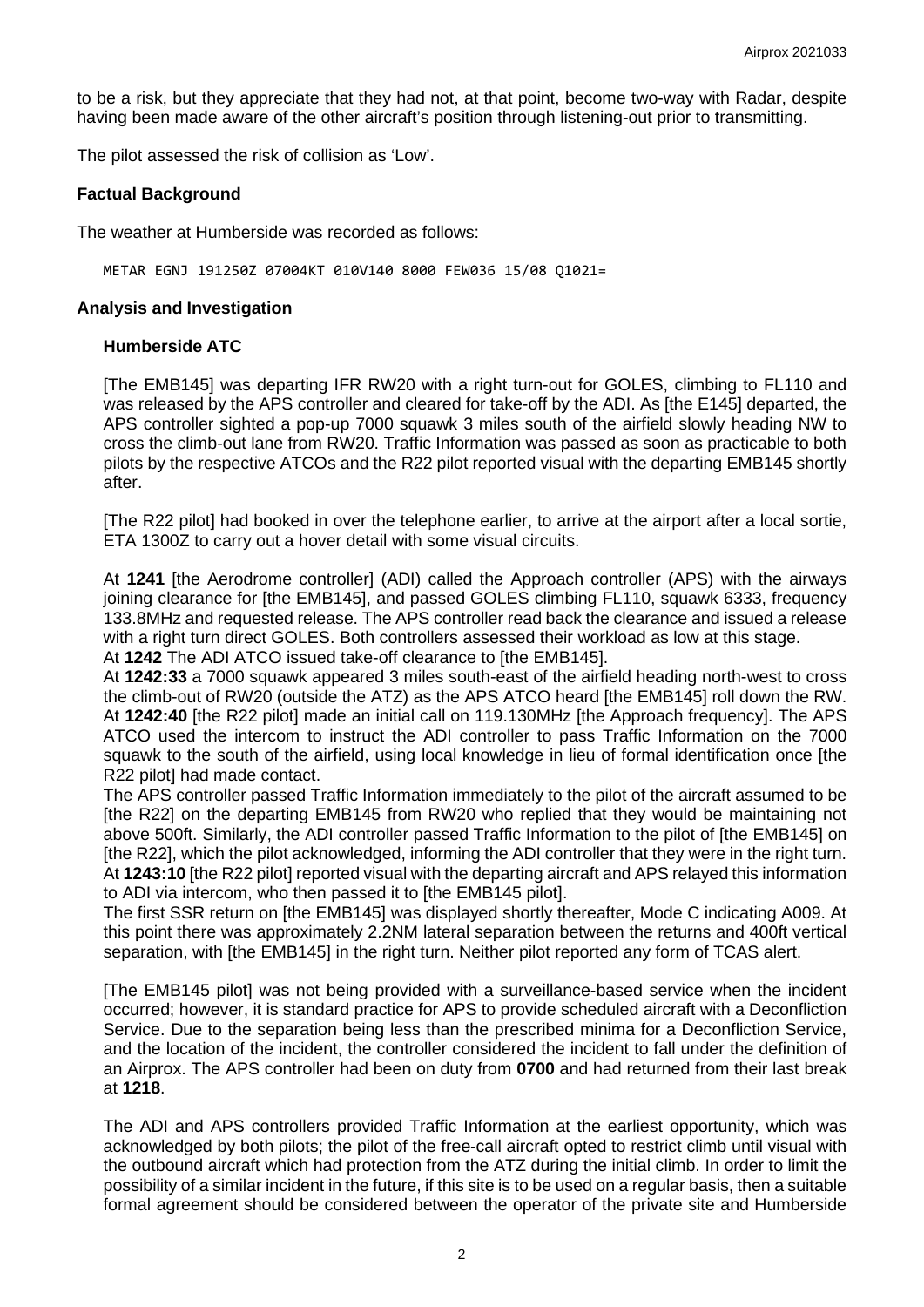ATC. The terrain to the south of the airfield does not lend itself to good radio coverage at low level; therefore, any agreement should take this into account. Agreed routings/height restrictions should be considered as part of any formal agreement.

#### **UKAB Secretariat**

The Embraer 145 and R22 pilots shared an equal responsibility for collision avoidance and not to operate in such proximity to other aircraft as to create a collision hazard.<sup>[2](#page-2-0)</sup> If the incident geometry is considered as converging then the R22 pilot was required to give way to the Embraer 145.<sup>[3](#page-2-1)</sup>

#### **Summary**

An Airprox was reported when an Embraer 145 and an R22 flew into proximity near Humberside Airport at 1243Z on Monday 19<sup>th</sup> April 2021. The Embraer 145 pilot was operating under IFR in VMC and in receipt of an Aerodrome Control Service from Humberside Tower; the R22 pilot was operating under VFR in VMC and in the process of agreeing an Air Traffic Service with Humberside Radar.

#### **PART B: SUMMARY OF THE BOARD'S DISCUSSIONS**

Information available consisted of reports from both pilots, radar photographs/video recordings, reports from the air traffic controllers involved and a report from the appropriate operating authority. Relevant contributory factors mentioned during the Board's discussions are highlighted within the text in bold, with the numbers referring to the Contributory Factors table displayed in Part C.

Due to the exceptional circumstances presented by the coronavirus pandemic, this incident was assessed as part of a 'virtual' UK Airprox Board meeting where members provided a combination of written contributions and dial-in/VTC comments.

The Board first considered the actions of the Humberside controllers involved in this event. Controller members highlighted to the Board that this event took place in Class G airspace and, although the Approach controller had been acting as though the Embraer 145 pilot had been under the terms of a Deconfliction Service – and therefore had been attempting to maintain separation<sup>[4](#page-2-2)</sup> from the pop-up traffic outside the ATZ – this would have been almost impossible to achieve with an ATZ of 2½NM radius and pop-up traffic within 2NM of the ATZ boundary. Furthermore, the Embraer pilot had, technically, still been in receipt of an Aerodrome Control Service from the Humberside Aerodrome controller. That said, the Board considered it entirely appropriate for the Approach controller – who had clearly been concerned by the proximity of the pop-up traffic on the Embraer's projected flightpath (**CF1**) – to have warned the Aerodrome controller of the pop-up traffic and request that Traffic Information be passed to the Embraer 145 pilot, albeit the Embraer pilot had already gained situational awareness on the traffic from their TCAS II equipment.

Turning to the actions of the Embraer 145 pilot, the Board quickly agreed that there was little that they could have done to prevent this Airprox, not having known about the traffic until during the take-off sequence. That said, members considered that the Embraer 145 pilot had gained generic situational awareness of the presence of the R22 through the Traffic Information passed to them by the Aerodrome controller and also from their TCAS II (**CF2**) and that the most appropriate course of action had been to continue on their planned departure clearance which had been turning them away from, and climbing them above, the R22.

The Board then considered the actions of the R22 pilot and noted that the helicopter operation had recently moved from being at Humberside airport to a private site south of the ATZ. Some members wondered if the Humberside controllers had been used to having full visibility of the helicopter's operation and that this new-found lack of transparency had led to them becoming more concerned by it's presence than that might otherwise have been the case. Some members considered that the

<span id="page-2-0"></span><sup>2</sup> (UK) SERA.3205 Proximity.

<span id="page-2-1"></span><sup>3</sup> (UK) SERA.3210 Right-of-way (c)(2) Converging.

<span id="page-2-2"></span><sup>&</sup>lt;sup>4</sup> CAP 774 – UK Flight Information Services, 3<sup>rd</sup> Edition, Ch 4, para 4.10.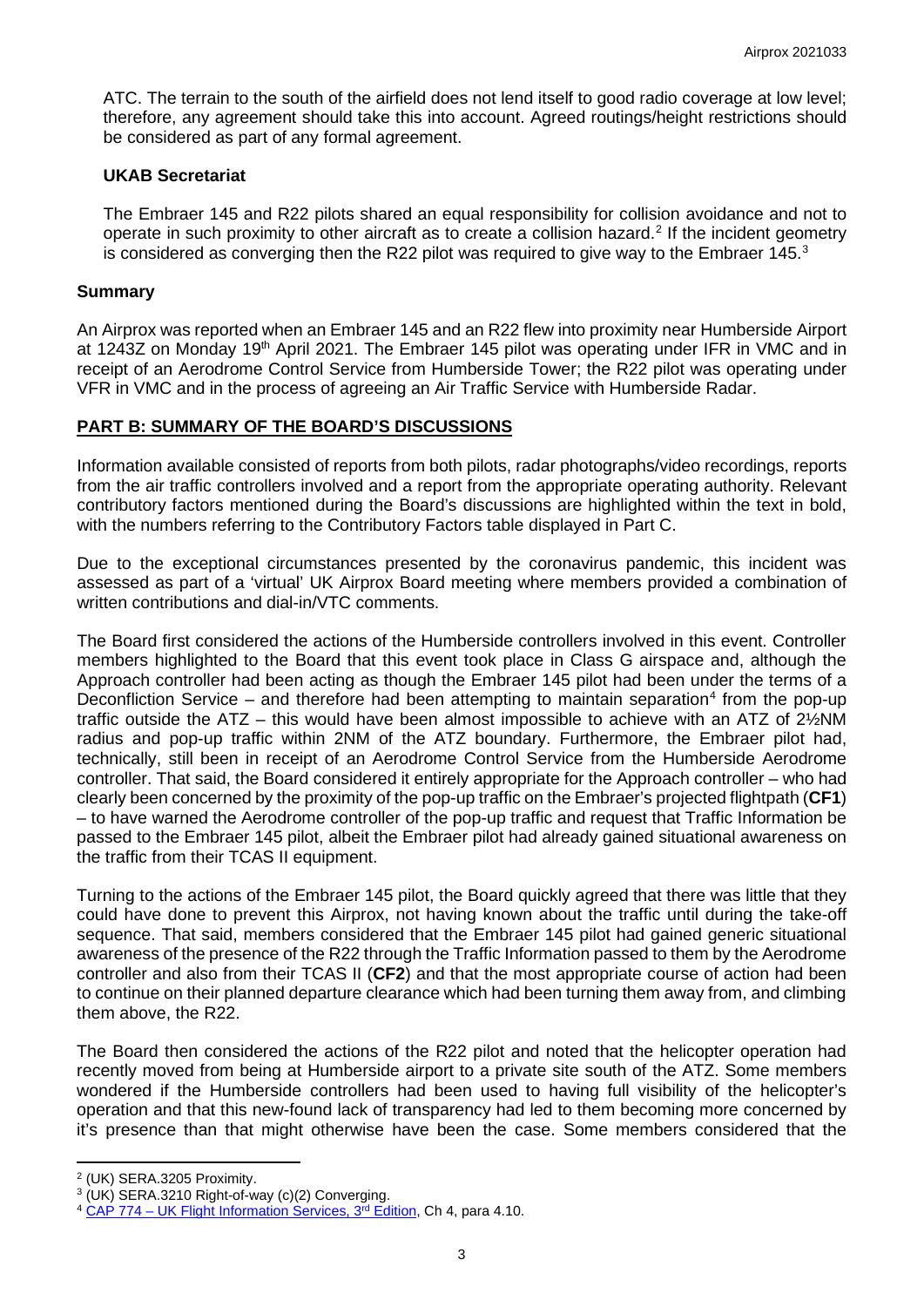helicopter pilot could have called Humberside shortly before lifting to provide a more accurate departure time, whilst others felt that this had not been necessary as the pop-up traffic on the Humberside Approach controller's radar could just as easily have been transitory traffic; some members also questioned whether the Embraer's release would have been dependant on that information or if the Embraer pilot's departure would have been tactically managed according to what was on the radar screen at the time. In the event, the Board considered that the actions of the R22 pilot had been entirely appropriate for VFR operations in Class G airspace and was heartened by the fact that the R22 pilot had planned to call Humberside at the earliest opportunity after lifting. This had led them to hearing of the departure of the Embraer on the radio, giving them sufficient situational awareness (**CF2**) to be able to sight the departing Embraer whilst it was still within the Humberside ATZ.

Finally, the Board considered the risk involved in this event. Members referred to the NATS radar recording which had shown that the minimum lateral separation between the 2 aircraft had been 2.1NM, with the Embraer within the Humberside ATZ and the R22 approximately <sup>3</sup>/NM outside it. Coupled to this was a recorded vertical separation of 900ft, leading the Board to conclude that normal safety standards and parameters had pertained and that there had been no risk of collision. Accordingly, the Board assigned a Risk Category E to this event.

# **PART C: ASSESSMENT OF CONTRIBUTORY FACTORS AND RISK**

## Contributory Factors:

|     | 2021033                                                        |                                               |                                                                                                                                                             |                                                                     |
|-----|----------------------------------------------------------------|-----------------------------------------------|-------------------------------------------------------------------------------------------------------------------------------------------------------------|---------------------------------------------------------------------|
| CF. | <b>Factor</b>                                                  | <b>Description</b>                            | <b>ECCAIRS Amplification</b>                                                                                                                                | <b>UKAB Amplification</b>                                           |
|     | <b>Ground Elements</b>                                         |                                               |                                                                                                                                                             |                                                                     |
|     | • Situational Awareness and Action                             |                                               |                                                                                                                                                             |                                                                     |
|     | <b>Human Factors</b>                                           | • Expectation/Assumption                      | Events involving an individual or a crew/<br>team acting on the basis of expectation<br>or assumptions of a situation that is<br>different from the reality | Concerned by the proximity of<br>the aircraft                       |
|     | <b>Flight Elements</b>                                         |                                               |                                                                                                                                                             |                                                                     |
|     | • Situational Awareness of the Conflicting Aircraft and Action |                                               |                                                                                                                                                             |                                                                     |
|     | Contextual                                                     | • Situational Awareness<br>and Sensory Events | Events involving a flight crew's<br>awareness and perception of situations                                                                                  | Pilot had no, late or only generic,<br><b>Situational Awareness</b> |

## Degree of Risk: E

#### Safety Barrier Assessment<sup>[5](#page-3-0)</sup>

In assessing the effectiveness of the safety barriers associated with this incident, the Board concluded that the key factors had been that:

## **Flight Elements:**

**Situational Awareness of the Conflicting Aircraft and Action** were assessed as **partially effective** because the R22 pilot had gained generic situational awareness of the departing EMB145 from listening-out on the Humberside Approach frequency, and the EMB145 pilot received TCAS indications of the presence of the R22.

**See and Avoid** were assessed as **not used** because the barrier was not germane to this event.

<span id="page-3-0"></span><sup>&</sup>lt;sup>5</sup> The UK Airprox Board scheme for assessing the Availability, Functionality and Effectiveness of safety barriers can be found on the [UKAB Website.](http://www.airproxboard.org.uk/Learn-more/Airprox-Barrier-Assessment/)